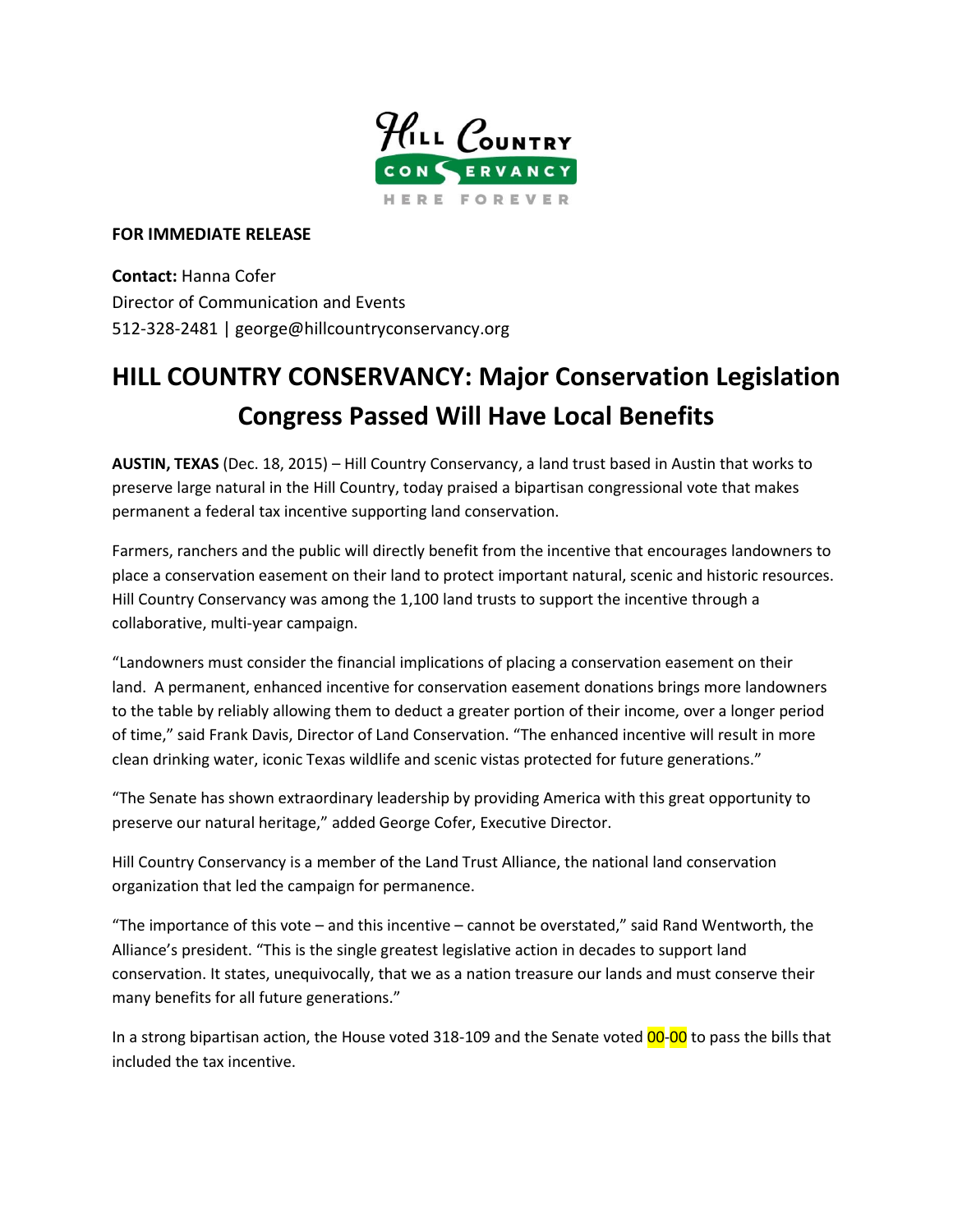First enacted as a temporary provision in 2006, the incentive is directly responsible for conserving more than 2 million acres of America's natural outdoor heritage. The incentive grants certain tax benefits to landowners who sign a conservation easement. Such private, voluntary agreements with local land trusts permanently limit uses of the land in order to protect its conservation values. Lands placed into conservation easements can continue to be farmed, hunted or used for other specified purposes. The lands also remain on county tax rolls, strengthening local economies.

Once signed into law, the incentive will be applied retroactively to Jan. 1, 2015. An earlier version of the incentive expired Dec. 31, 2014.

The incentive advanced through Congress as part of the America Gives More Act, a package of tax incentives to encourage charitable giving. It passed the House earlier this year, 279-137. A standalone version of the incentive, the Conservation Easement Incentive Act, earned 52 Senate sponsors this year, including 26 Democrats, 24 Republicans and 2 Independents. The agreement announced this week additionally encourages donations to food banks and facilitates charitable deductions from IRAs.

## **About Hill Country Conservancy and Conservation Easements**

Hill Country Conservancy marshals public and private resources to preserve the natural areas and scenic vistas, aquifers and springs, rivers and streams, working farms and ranches, and the rural heritage of the Central Texas Hill Country for people to enjoy and cherish for generations to come.

Texas is unique in that over 90% of the land is privately owned. The local population depends on the stewardship of farmers and ranchers to keep our environment productive and viable. Hill Country Conservancy uses conservation easements as a tool to help keep these families on their land in the face of increased threat and to protect their properties in perpetuity. These win-win agreements allow landowners to donate a portion of their development rights, in turn decreasing the tax burden of owning land in a booming region.

This allows them to pass the land on to future generations with the knowledge that the property will be protected and sustainable. By using easements to allow landowners to continue to be stewards of the land, HCC not only preserves the heritage of the Hill Country, they keep our creeks flowing, our wildlife thriving, and our scenic views intact. So that our children's' children can experience them.

People move to this region because it's a beautiful place to be, but growth also has consequences and true open spaces are at risk of disappearing. The Hill Country population has doubled since 1980 and is expected to continue growing rapidly in the coming decades. That kind of growth and development has significant impacts on water quality, wildlife habitat, outdoor recreation, quality of life, and the region's rural heritage. The health and viability of this community depends on us working together to preserve the quality of life that lease lands create.

More information about the Hill Country Conservancy is available at [www.hillcountryconservancy.org.](http://www.hillcountryconservancy.org/)

## **About the Land Trust Alliance**